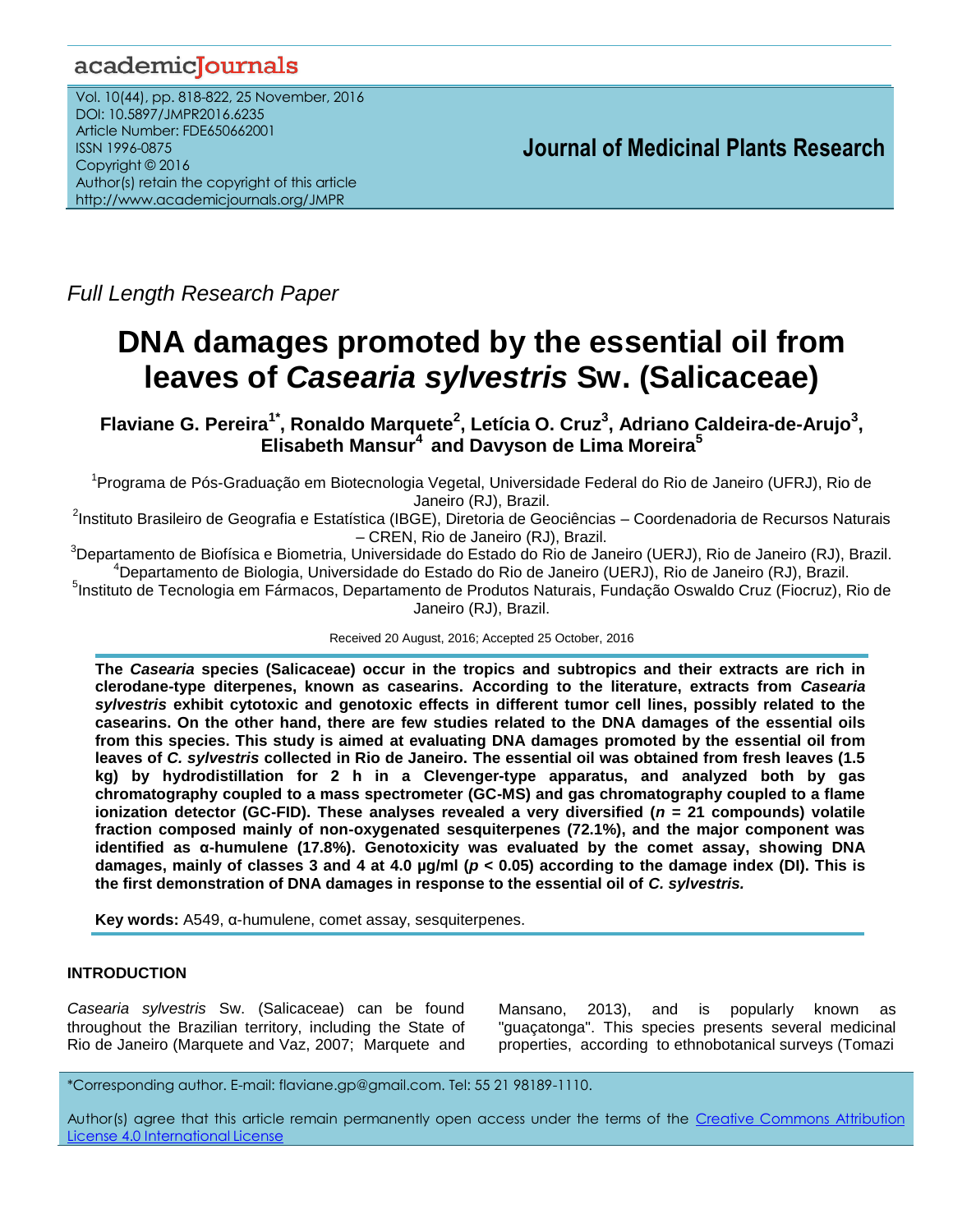et al., 2014). It is one of the 71 plants of interest of the Brazilian Public Health System (Sistema Único de Saúde (SUS)), due to its wide use by the population to treat different conditions, such as herpes and tumors (Pereira et al., 2016; Ferreira et al., 2016).

Recent studies reported that the essential oils of *Casearia* genus are rich in sesquiterpenes, while monoterpenes are rare and arylpropanoids are absent (Esteves et al., 2005; Tininis et al., 2006; Sousa et al., 2007; Silva et al., 2008). In addition, the sesquiterpenes showed cytotoxic activity against different tumor cell lines (Silva et al., 2008; Bou et al., 2013) as well as genotoxic effects (Péres et al., 2009; Maistro et al., 2010; Ortiz et al., 2016). However, although this species is widely used by the Brazilian population, possible genotoxic effects promoted by the essential oil from leaves have not been investigated so far.

#### **MATERIALS AND METHODS**

#### **Plant collection**

*C. sylvestris* Sw. (Salicaceae) was collected in Tijuca National Park (S22°57'05.04" W43°17'10.09"), Rio de Janeiro, Brazil (SISBIO license n. 38765-1 / CGEN license n. 010105/2014-0). Plant identification was performed by Dr. Ronaldo Marquete, and the herbarium voucher was deposited in the Botanical Garden Herbarium of Rio de Janeiro, with registration number RB 570651.

#### **Essential oil extraction and analysis**

Fresh leaves of *C. sylvestris* (1.5 kg) were collected in June 2014, chopped into to small pieces and led to hydrodistillation in a modified Clevenger-type apparatus for 2 h. Essential oil was directly separated from the aqueous phase yielding 1.2% (w/v), transferred to amber flasks and kept at low temperature (-20°C) until analysis. Essential oil was subjected to analysis by gas chromatography coupled to flame ionization detector (HP-Agilent 6890, GC-FID), and by gas chromatography coupled to mass spectrometry (HP Agilent GC 6890 – MS 5973), at the Analytical Platform of Institute of Pharmaceutical Technology, Farmanguinhos, Oswaldo Cruz Foundation, Rio de Janeiro, Brazil. Briefly, the essential oil was diluted in dichloromethane (1.0 mg/ml) and analyzed by GC-MS to obtain the mass spectra and to perform chemical characterization. Concomitantly, another sample of essential oil (0.5 mg/ml) was analyzed by GC-FID for quantification of chemical constituents and to determine the retention indices (RI). The relative abundance of each essential oil component in the sample was quantified based in the individual component's relative peak area in the chromatogram. The substances in the essential oil were identified by comparing their mass spectra with database registration (WILEY7n) and by comparison of calculated Retention Indices (RI) with those from the literature (Adams, 2001; Pereira et al., 2016). RI were calculated from GC data of a homologous series of saturated aliphatic hydrocarbons within C8 to C20 (Sigma-Aldrich), performed using the same column and conditions used in the GC analysis for the essential oils, and with the equation proposed by Van dendool and Kratz (1963).

#### **Evaluation of cell viability by the clonogenic assay**

The A549 cell lineage was obtained from Microbiology Department

from the Rio de Janeiro State University (Brazil). The cytotoxic potential of the essential oil was measured by the mitogenic capacity of treated cells using the clonogenic assay (Franken et al., 2006).

#### **Comet assay**

The procedure of comet assay was performed as described by Tice (2000), Cestari et al. (2004), and Miyaji et al. (2004) with modifications. Briefly, for each slide, 50 nuclei were randomly observed, always from the left to the right side, and total scoring (TS) was by obtained multiplying the number of cells in each class (nx) by the damage class (TS =  $(0 \times n0) + (1 \times n1) + (2 \times n2) + (3 \times n1)$ n3) + (4 × n4)), ranging from 0 to 150 (Dantas et al., 2002). Nuclei were visually classified according to the migration of fragments (tail size) to one of five classes as follows: class 0 (undamaged nuclei, absence of tail), class 1 (nuclei with short tails, smaller than their diameter), class 2 (tail length one to two times the diameter of the nuclei), class 3 (tails twice or the diameter of the nuclei), and class 4 (nuclei maximally damaged).

#### **Statistical analysis**

Statistical analysis was performed using the ANOVA and Tukey– Kramer multiple comparison tests by the statistical program InStat 3.01 version (GraphPad Software, San Diego, CA, USA). The significance level of  $p < 0.05$  was adopted to compare data within the same experiment.

# **RESULTS**

#### **Essential oil chemical profile**

According to GC-MS, GC-FID and Retention Indices (RI) analysis, it was possible to characterize 21 compounds, comprising 98.2% of the essential oil from leaves of *C. sylvestris* (Table 1).

## **Cytotoxic and genotoxic activities**

The essential oil exhibited cytotoxic activity against A549 tumor cells, with  $EC_{50}$  of 4.0  $\mu$ g/ml, and a dose dependent pattern ( $r = -0.79$ ,  $p = 0.03$ ), as determined by linear regression test. It is interesting to note that no cytotoxic effect was detected on Vero cells (African green monkey kidney, maximum nontoxic concentration  $\geq 250$ µg/ml) (Table 2). The essential oil also presented suppressive effects on the colony-forming ability on A549 cells after the treatment. The results of the comet assay are shown in Table 3. All types of damages could be observed, especially classes 3 and 4 (*p* < 0.05), when compared with the control.

## **DISCUSSION**

The comet assay was performed to evaluate potential genotoxic effects of essential oils, considering that it is a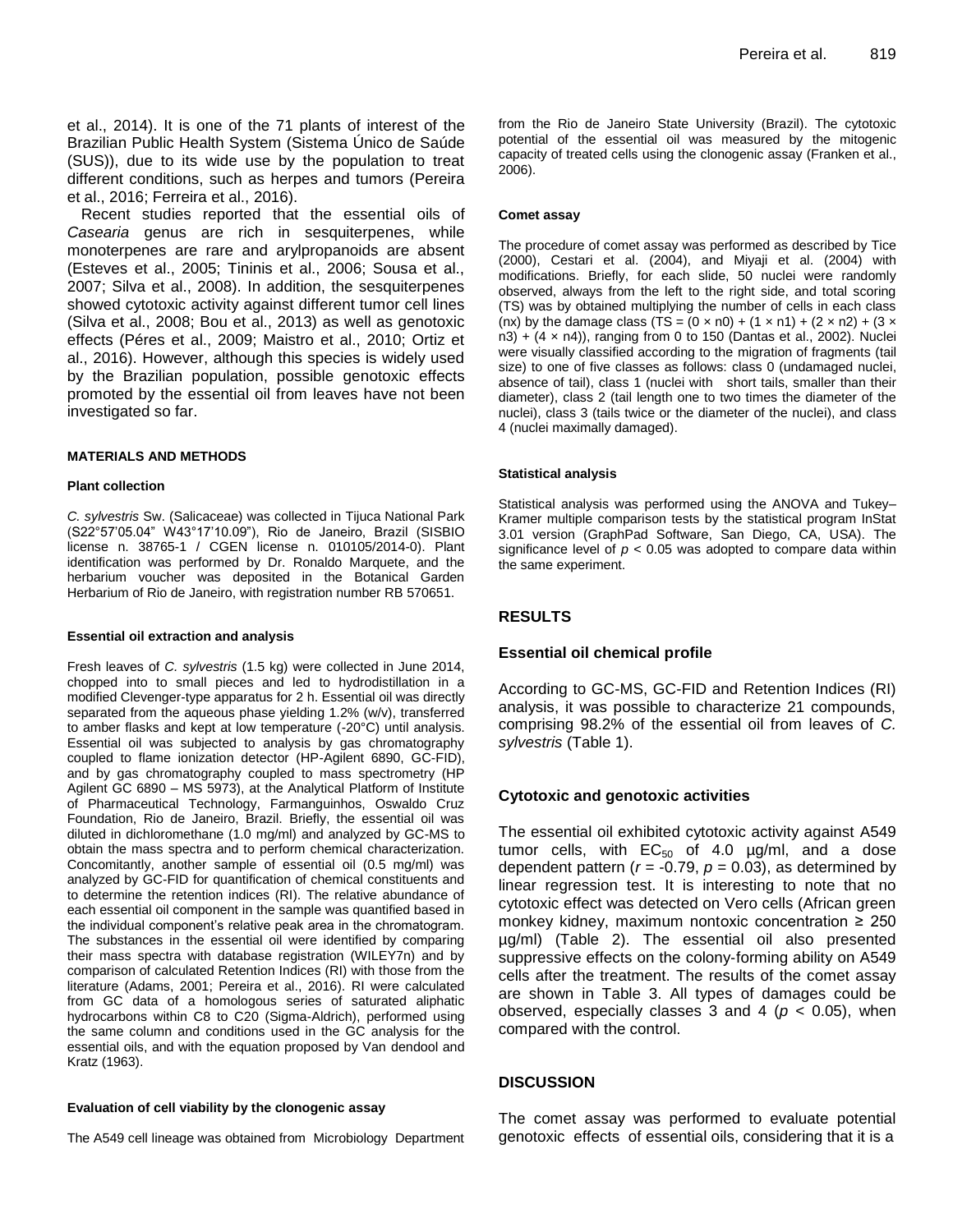**Table 1.** Chemical composition of the essential oil from fresh leaves of *C. sylvestris*.

| <b>Components</b>                             | $Rl_{\text{calc}}$ | RI <sub>lit</sub> | %    |
|-----------------------------------------------|--------------------|-------------------|------|
| Non-oxygenated sesquiterpenes                 | $n = 14$           |                   | 72.1 |
| $\alpha$ -Cubebene                            | 1354               | 1351              | 7.2  |
| $\alpha$ -Copaene                             | 1382               | 1376              | 8.5  |
| $\beta$ -Cubebene                             | 1394               | 1390              | 1.7  |
| $\beta$ -Elemene                              | 1396               | 1391              | 3.8  |
| (E)-Caryophyllene                             | 1414               | 1418              | 7.6  |
| γ-Elemeno                                     | 1426               | 1433              | 4.8  |
| $\alpha$ -Humulene ( $\alpha$ -caryophyllene) | 1451               | 1454              | 17.8 |
| Seichellene                                   | 1455               | 1460              | 2.4  |
| $\gamma$ -Muurolene                           | 1474               | 1477              | 0.1  |
| Germacrene D                                  | 1476               | 1480              | 3.1  |
| Byciclogermacrene                             | 1491               | 1494              | 3.1  |
| $\gamma$ -Cadinene                            | 1508               | 1513              | 2.5  |
| 7-epi-α-Selinene                              | 1513               | 1517              | 2.1  |
| Germacrene B                                  | 1555               | 1556              | 7.4  |
| <b>Oxygenated sesquiterpenes</b>              | $n = 7$            |                   | 25.6 |
| Sphatulenol                                   | 1570               | 1576              | 11.8 |
| Caryophyllene oxide                           | 1575               | 1581              | 3.5  |
| Humulene epoxide II                           | 1600               | 1606              | 4.1  |
| 1-epi-Cubenol                                 | 1620               | 1627              | 1.8  |
| γ-Eudesmol                                    | 1629               | 1630              | 2.6  |
| 14-Hydroxy-9-epi-β-caryophyllene              | 1664               | 1663              | 0.5  |
| $\alpha$ -Bisabolol                           | 1681               | 1683              | 1.8  |
| Total of identified compounds n, %            |                    | $n = 21$          | 98.2 |

 $RI<sub>cal</sub>$  = Retention Index values calculated;  $RI<sub>lit</sub>$  = Retention index values from literature data.

**Table 2.** Cytotoxicity activity of the essential oil from fresh leaves of *C. sylvestris* on A549 cell line.

| <b>Samples</b> | MNTC(µq/ml) | $CC_{50}$ µg/ml (Vero cell) | $EC_{50}$ µg/ml (A549) | $CC_{50}$ µg/ml (A549) |
|----------------|-------------|-----------------------------|------------------------|------------------------|
| Essential oil  | $\geq$ 250  | >250                        | 4.0                    | 10.0                   |
| Doxorrubicina  | 0.05420     |                             | 0.01358                | 0.02168                |

MNTC: Maximum non-toxic concentration; CC<sub>50</sub>: 50% cytotoxic concentration; EC<sub>50</sub>: effective concentration; A549: human lung carcinoma.

**Table 3.** Comet assay scores for the essential oil of *C. sylvestris* on A549 tumor cell line.

| <b>Samples</b>          | Number of cells |        | <b>Classes</b> |       |    |       |                     |
|-------------------------|-----------------|--------|----------------|-------|----|-------|---------------------|
|                         | Analyzed        | Tailed |                |       |    |       |                     |
| Control                 | 100             | 40     |                | 58    | 20 | 15    |                     |
| Essential oil (4 µg/ml) | 100             | 79.    |                | $15*$ | າາ | $30*$ | $27*$<br><u>_ 1</u> |

Class 0: Undamaged nucleus, no tail; Class 1: nucleus with a short tail; Class 2: tail length is 1 and 2 times the diameter of the head; Class 3: tail is longer than the diameter of the nucleus; Class 4: nucleus totallydamaged; \*p<0.05.

rapid and sensitive method to measure DNA damages (Tice et al., 2000; Almeida et al., 2012). Evaluation of cytotoxicity by clonogenic assay, and DNA damage of the essential oil have also been investigated. Considering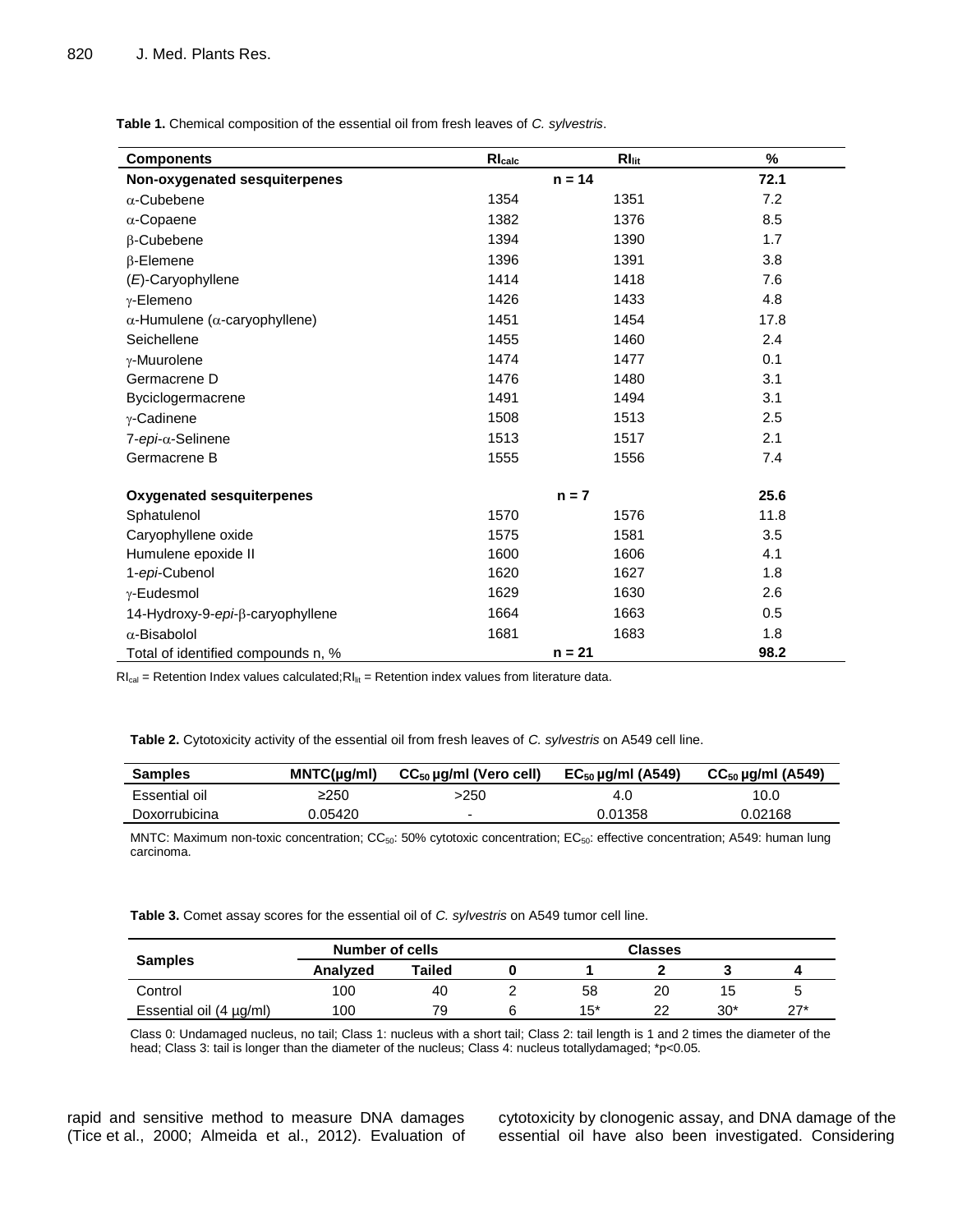that *C. sylvestris* is widely used in folk medicine, it is important to verify the toxic effects of its volatile fractions, especially considering that the National Sanitary Surveillance Agency (Agência Nacional de Vigilância Sanitária - ANVISA) recommends the assessment of possible mutagenicity of medicinal plants (Balbino and Dias, 2010). *C. sylvestris* essential oil is composed exclusively by sesquiterpenes and the main identified compounds were α-humulene (17.8%), spathulenol (11.8%), and α-copaene (8.5%) (Pereira et al., 2016). For instance, sesquiterpenes were also identified as the major compounds in the essential oils from the leaves of *C. sylvestris* collected in the Brazilian states of São Paulo, Santa Catarina and Minas Gerais (Tininis et al., 2006; Silva et al., 2008; Esteves et al., 2008; Bou et al., 2013). However, the analyzed essential oil from the state of Rio de Janeiro showed α-humulene (α-caryophyllene) as the major compound.

There are few studies related to cytotoxic activity of essential oils from Salicaceae in tumor cell lines (Silva et al., 2008; Bou et al., 2013; Nikolic et al., 2014; Hayan et al., 2016). This data suggested that sesquiterpenes have cytotoxic activity, and indicated that further chemical and biological studies with other species from *Casearia* genus should be undertaken.

In recent years, the clonogenic assay is frequently used in cancer research laboratories to determine the survival and proliferation of tumor cells after experimental treatments (Hoffman, 1991; Tian et al., 2016). In these experiments, treatment with essential oil of *C. sylvestris* at 4.0 µg/ml reduced the colony‐forming ability of A549 cells to 6% of the value obtained with the control. This effect could be due to interference of essential oil in the membrane integrity, DNA fragmentation or mitochondrial depolarization (Li et al., 2014; Ruan et al., 2015).

According to literature, the clonogenic assay is the method of choice to determine cell reproductive death after treatment with cytotoxic agents (Franken et al., 2006). The comet assay is widely used to evaluate the genotoxic potential in animal tissues, especially in studies on cancer therapy (Fairbairn et al., 1995; Dantas et al., 2002). According to other studies, the essential oils cause damages on tumor cell lines. For instance it has also been detected that the MCF-7 cell line is not able to repair the lesions on DNA, possibly due to the production of epoxides which induces DNA damage caused by essential oils, as well as by lipid peroxidation of essential oil rich in sesquiterpenes on V79 cells (Péres et al., 2009; Ortiz et al., 2016). There is evidence that DNA damages can be caused due to the epoxide formation by the induction of epoxide hydrolase 1 (EPHX1) responsible for the detoxification of exogenous chemicals (Ortiz et al., 2016).

In addition, this assay is extremely recommended when the toxicity of the agent tested is unknown, especially when there is no available data on cytotoxicity or genotoxicity (Tice et al., 2000). To the best of our

knowledge, this is the first DNA damage study of the essential oil of *C. sylvestris* in a tumor cell line using two assays to detect potential harmful effects.

# **Conclusion**

The essential oil from leaves of *C. sylvestris* exhibited potent DNA damage on A549 tumor cell line.

# **Conflict of interests**

The authors have not declared any conflicts of interests.

# **ACKNOWLEDGEMENTS**

The authors are extremely grateful to the Brazilian Agencies National Counsel of Technological and Scientific Development (CNPq) and Foundation for the Support of Research in the State of Rio de Janeiro (Faperj).

## **REFERENCES**

- Adams RP (2001). Identification of Essential Oil Components by Gas Chromatography/Quadrupole Mass Spectroscopy. 3rd ed. Illinois: Allured Publishing. 456p.
- Almeida MR, Darin JDC, Hernandes LC, Ramos MFS, Antunes LMG, Freitas O (2012). Genotoxicity assessment of Copaíba oil and its fractions in Swiss mice. Genet. Mol. Biol. 35(3):664-672.
- Balbino EE, Dias MF (2010). Farmacovigilância: um passo em direção ao uso racional de plantas medicinais e fitoterápicos. Rev. Bras. Farmacogn. 20(6):992-1000.
- Bou DD, Lago JH, Figueiredo CR, Matsuo AL, Guadagnin RC, Soares MG, Sartorelli P (2013). Chemical composition and cytotoxicity evaluation of essential oil from leaves of *Casearia sylvestris*, its main compound α-zingiberene and derivatives. Molecules 18(8):9477- 9487.
- Cestari MM, Lemos PMM, Ribeiro CAO, Costa JRMA, Pelletier E, Ferraro MVM, Mantovani MS, Fenocchio AS (2004). Genetic damage induced by trophic doses of lead in the neotropical fish hoplias malabaricus (Characiformes, Erythrinidae) as revealed by the comet assay and chromosomal aberrations. Genet. Mol. Biol. 27(2):270- 274.
- Dantas FJS, De Mattos JCP, Moraes MO, Viana ME, Lage CAS, Cabral-Neto JB, Leitão AC, Bernardo-Filho M, Bezerra RJAC, Carvalho JJ, Caldeira-de-Araujo A (2002). Genotoxic effects of stannous chloride (SnCl<sub>2</sub>) in K562 cell line. Food. Chem. Toxicol. 40:1493-1498.
- Esteves I, Souza IR, Rodrigues M, Cardoso LGV, Santos LS, Sertie JAA, Perazzo FF, Lima LM, Schneendorf JM, Bastos JK, Carvalho, JCT (2008). Gastric antiulcer and anti-inflamatory activities of the essentail oil from *Casearia sylvestris* Sw. J. Ethnopharmacol. 101:191-196.
- Fairbairn DW, Olive PL, O'Neil KL (1995). The comet assay: a comprehensive review. Mutat. Res. 339:37-59.
- Ferreira PMP, Bezerra DP, Silva JN, Costa MP, Ferreira JRO, Alencar NMN, Figueiredo IST, Cavalheiro AJ, Machado CML, Chammas R, Alves, APNN, Moraes MO, Pessoa C (2016). Preclinical anticancer effectiveness of a fraction from *Casearia sylvestris* and its component Casearin X: *in vivo* and *ex vivo* methods and miscroscopy examinations. J. Ethnopharmacol. 186:270-279.
- Franken NAP, Rodermond HM, Stap J, Haveman J, Van Bree C (2006).